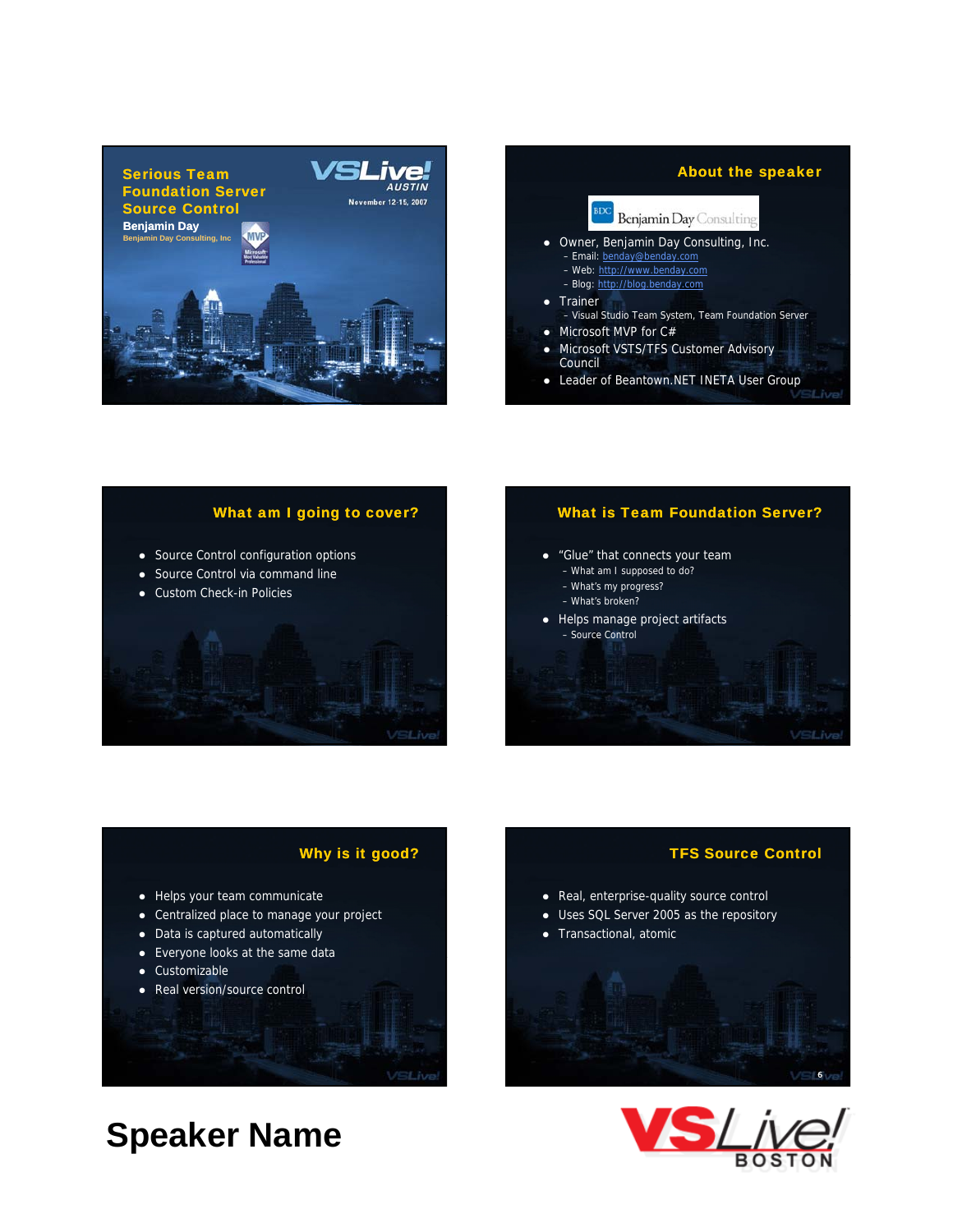#### Why use source control?

- Minimize / eliminate lost work
- Reproducible builds & product state





• Branching – Used to manage multiple versions of a product

8

#### Modifications & Check in's

**SLIve** 

- All these operations are batched
	- Add, Delete
	- Moves, Renames
	- Modifications
	- Branches / Merges
- Batch is "sent" at check in
- Check in is atomic  $\rightarrow$  Changeset

### **TFS Source Control: Support be** eyond<br>2000

- Team Foundation Server MSSCCI Provider – Available for download from microsoft.com
- Source control only
- Supports:
	- Visual Studio .NET 2003
	- $-$  Visual C $++$  6 SP6
	- Visual Visual Basic 6 SP6
	- Visual FoxPro 9 SP1
	- Microsoft Access 2003 SP2
	- SQL Server Management Studio
	- Sparx Systems Enterprise Architect 6.0
	- Sybase PowerBuilder 10.5

#### 10<sub>76</sub>

12/6



#### What should go into source control?

- $\bullet$  Solution files --  $*$ .sln
- Project files -- \*.csproj, \*.vbproj
- Source Control Project Metadata (\*.vspscc) – Project bindings
	- Source control configuration
- Application config files (\*.config)
- Source files
- Binary dependency references

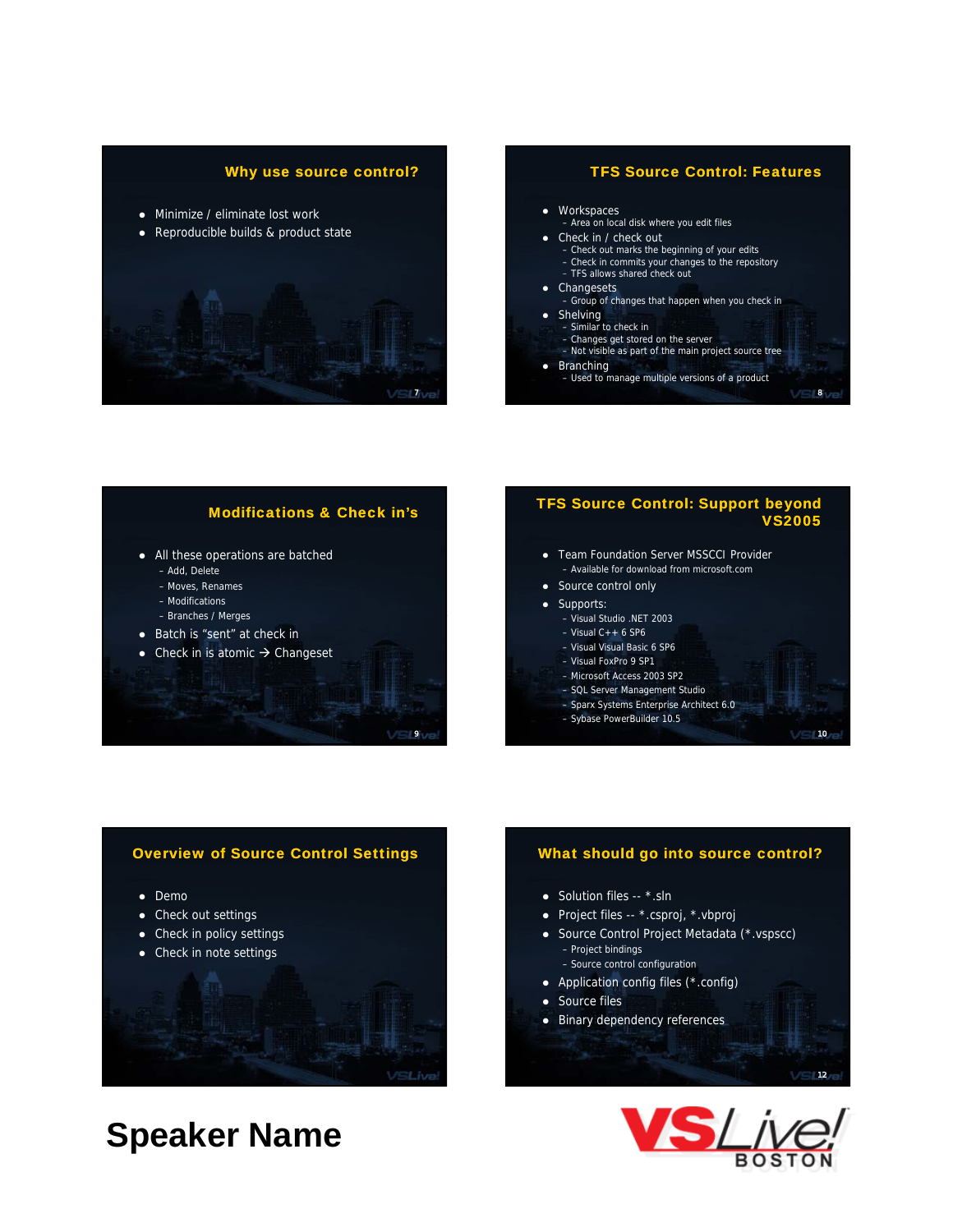#### What should not go in source control?

13

**VSLIve** 

- $\bullet$  Solution user option files ( $\star$ .suo) – Local user customizations
- $\bullet$  Project user option files (\*.user) – Local user customizations
- $\bullet$  WebInfo files (\*.webinfo)
- Build outputs
	- /bin/debug
	- /bin/release
	- /obj

Best Practices http://www.codeplex.com Team Development with<br>Visual Studio Team<br>Foundation Server /TFSGuide pract • Lots of great info  $\bullet$  Beta 1 BETA 1.0 14

#### **Best Practic** Client-side vs Server-side Structure, Part 1

- Directory structure should be the same – Client-side structure should match server
- Simplifies "Get Latest"
- Everyone has the same directory layout
- This doesn't mean that everyone has to has to put their source in the same place on disk – The relative paths should match
	- Root path of source tree can be different





#### Best Practice: Repository Setup For Branching & Merging

- Do not add sources directly to the root of your Team Project source control tree
	- \$/My Team Project/Main
	- \$/My Team Project/Branch
	- \$/My Team Project/MyApp1/Main
	- \$/My Team Project/MyApp1/Branch
- Branch cannot be located under the branch origin – Error
- Recursive
- Do this even if you don't currently need branching!/SLive

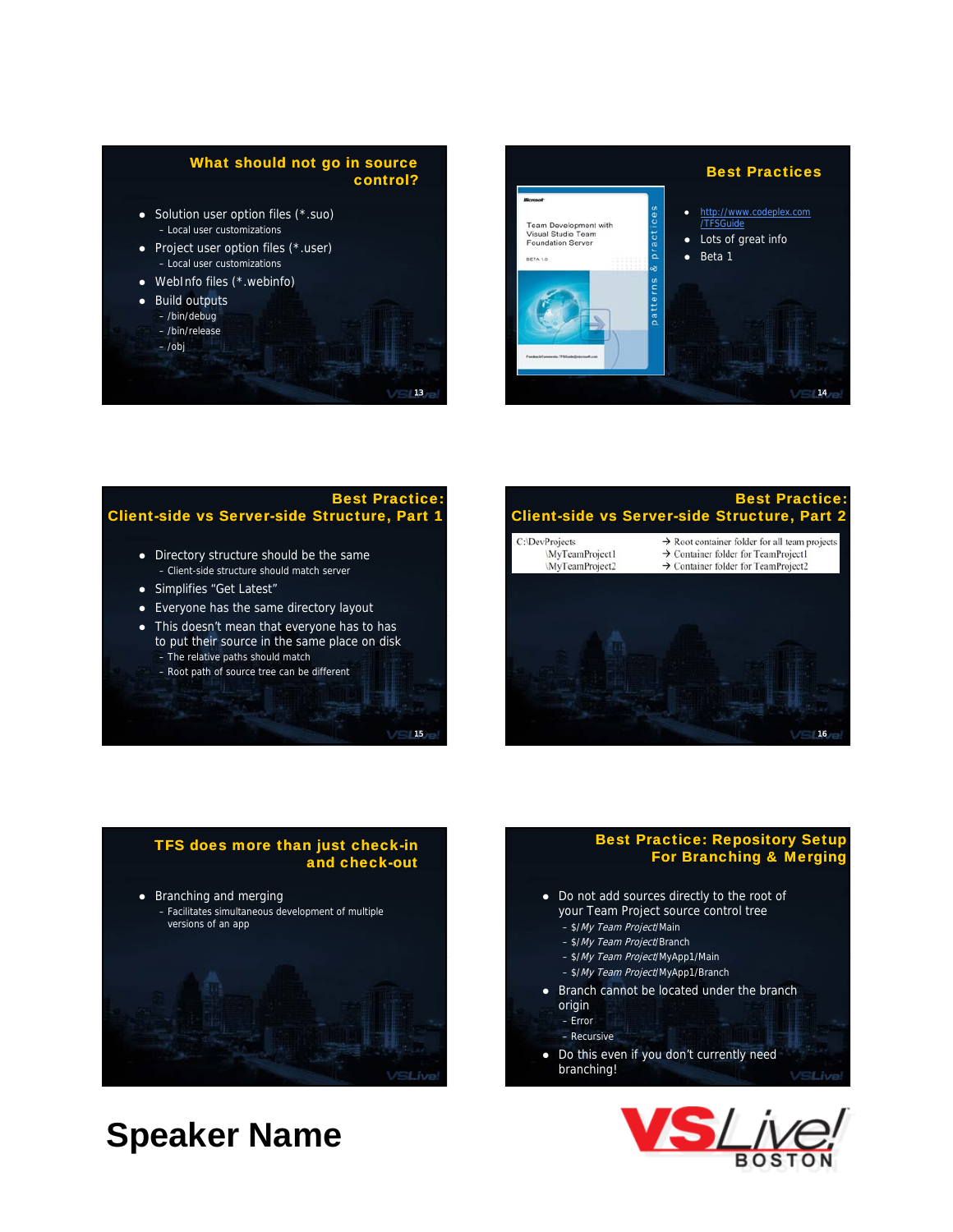#### Best Practice: Don't Branch

- Don't branch without a good reason
- Life only gets more complex with branching
- Favor Labels over Branches
- You can always branch from a Label later



#### Signs you might need to branch

- Regular broken builds
- Features in parallel development that need to edit one another
	- Branch so that each feature can develop in isolation – Merge changes later
		-
- Ask yourself if the productivity gained by the branch is balanced against the pain (antiproductivity) of merging changes back

20











- 
- 
- 
- 
-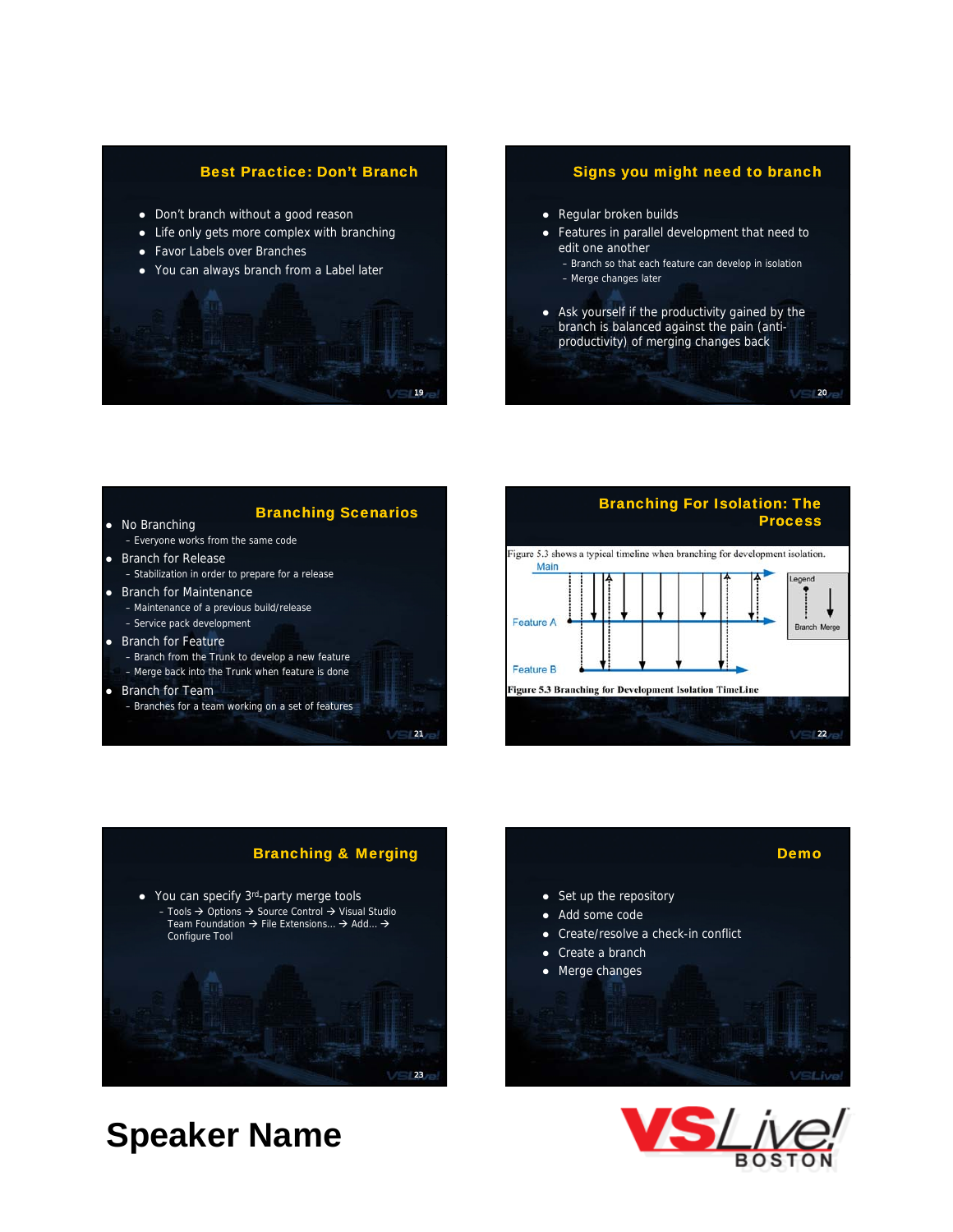



#### The Commands

- z Add
- Branch / Branches
- Changeset
- Checkin / Checkout
- Configure
- Delete / Undelete
- Dir
- $\bullet$  Get
- History
- Label / Labels / Unlabel
- $\bullet$  Lock
- Merge / Merges

#### • Move

- Permission • Properties
- $\bullet$  Rename
- $\bullet$  Resolve
- Shelve / Unshelve
- $\bullet$  Status
- $\bullet$  Undo
- View
- $Morkfold$
- Workspace /
- **Workspaces**

VSLive!

#### Things you (probably) can't do through the GUI

- Find files in TFS by name/wildcard – tf dir
- $\bullet$  Get particular version of a file(s) by wildcard – tf get
- Find checked out / pending change files – tf status
- What will be changed by a "get latest"? – tf get /preview
- Baseless merges
- tf merge /baseless • Eliminating a changeset from a merge
	- tf merge /discard

VSLive

#### tf get

- Gets file(s) from server to workspace
- $\bullet$  Args
	- /version – /all – forces get all files
	- /overwrite replace read-only files that aren't checked out
	- /force equivalent of /all + /overwrite
	- /preview show what would happen but don't do it
	- /recursive
	- /noprompt no visual dialog boxes
	-
- **•** Example: get everything for this workspace for changeset #29 – tf get \* /all /version:c29 /recursive /force
	-

VSLive





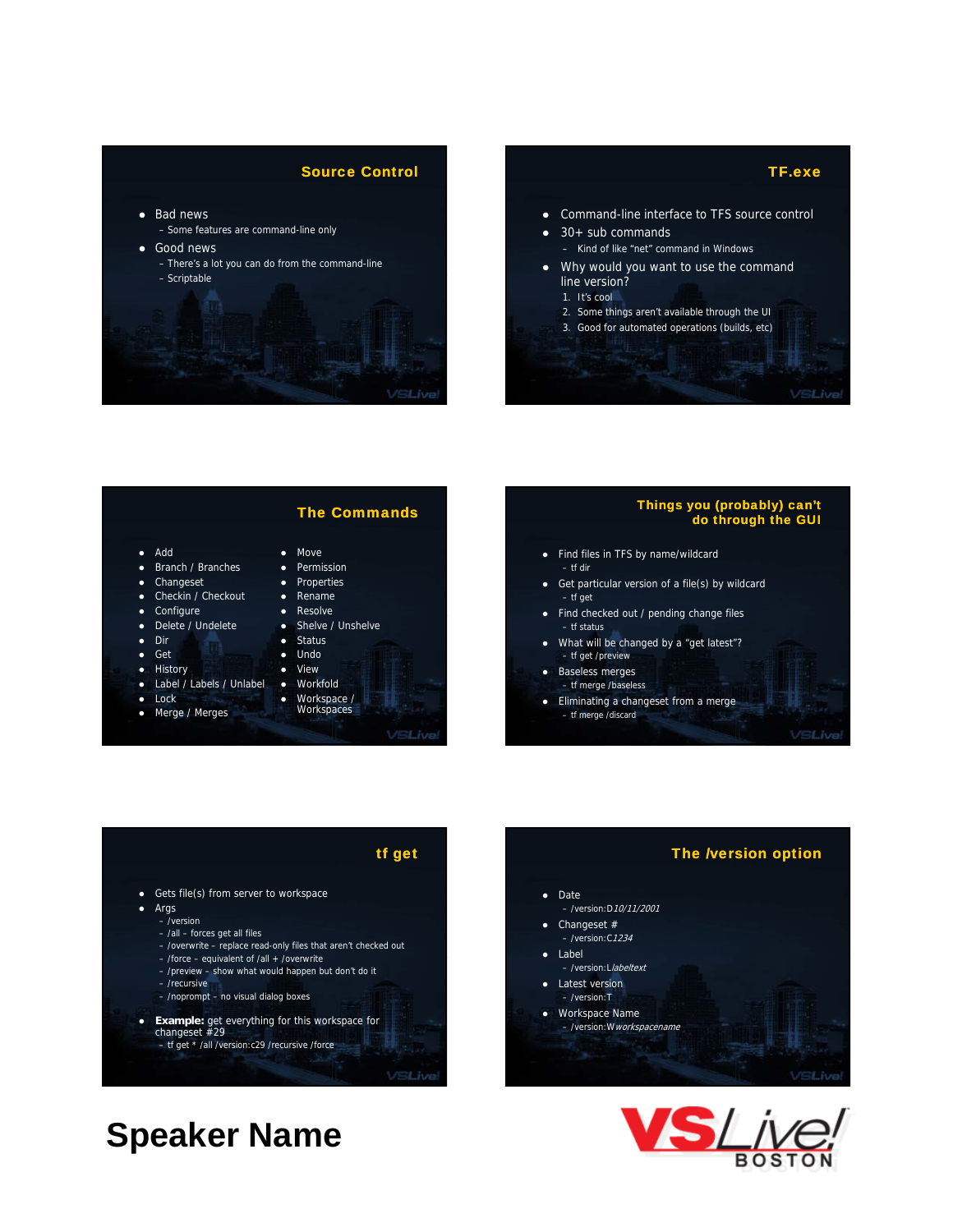#### Team Foundation Server Power Tool

- Free download from Microsoft
- $\bullet$  tfpt.exe
- Add "C:\Program Files\Microsoft Team Foundation Server Power Tools" to your PATH environment variable



#### Source Control Security • Team Explorer  $\rightarrow$  Source Control Explorer  $\rightarrow$  $Folder \rightarrow$  Properties... • Permissions: – Check Out – Check In

#### Customizing Version Control

- Create a custom check-in policy
- Extend PolicyBase
	- Microsoft.TeamFoundation.VersionControl.Client.dll
- Mark class as [Serializable]
- PolicyBase.Evaluate() lets you examine

• Policies are evaluated on the client • Policy DLL must be installed on every

• Server-side policy configs are stored using

– Everyone must have the same version of the policy

developer's computer

binary serialization

DLL.

- What's being checked in
- Associated work items
- Check-in comments
- Other check-in policies

VSLive

Policy Gotcha!

#### **Installing the Check-in Policy**

• Compile

– Read

– Label  $-$  Lock

– Revise other users' changes – Undo other users' changes – Administer labels – Manipulate security settings – Check in other users' changes

- Copy to the server
- $\bullet$  Go to HKLM\SOFTWARE\Microsoft\VisualStudio\8.0\ TeamFoundation\SourceControl\Checkin **Policies**
- Add new "string value" – Value name must be the same as the DLL name (minus ".dll")
	- Data is the full path to the DLL

**VSLive**